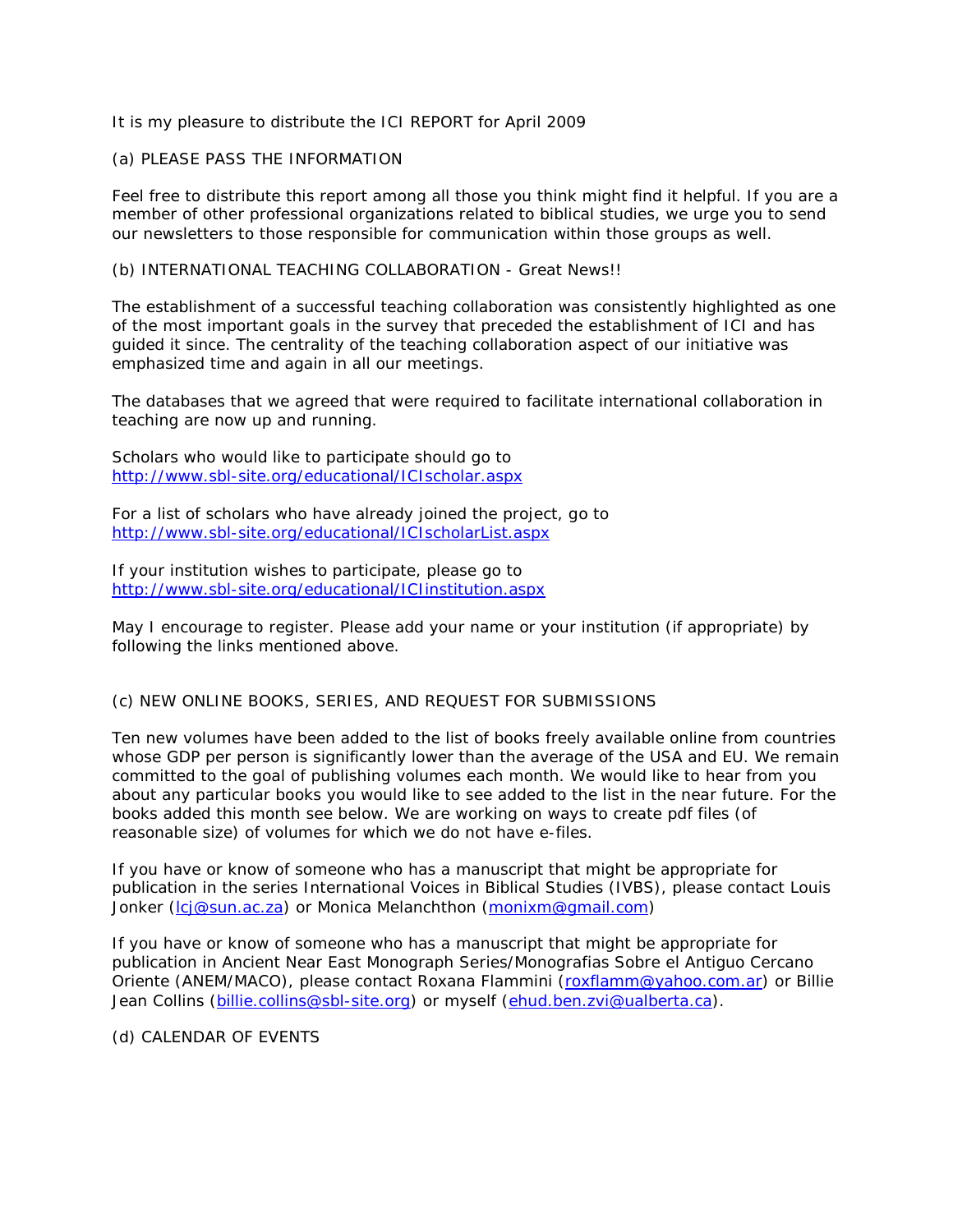Please send Sharon Johnson [\(sharon.johnson@sbl-site.org\)](mailto:sharon.johnson@sbl-site.org) any information about national, regional or local scholarly conferences, so we may develop a central place in the web where anyone can learn what is going around in terms of research.

#### (e) MEMBERSHIP

Please encourage your colleagues and graduate students to join the Society and to contribute to shaping its future. Students from countries whose GDP per person is significantly lower than the average of the USA and EU (i.e., most of the world) have to pay only US \$ 10 and scholars from the same countries only US \$ 15 to become full members. Anyone who wish to become a member and for whom this amount represents undue hardship is encouraged to contact Leigh.

# (f) LIST OF NEWLY ADDED BOOKS

(1) Anderson, Paul N., Felix Just, S.J., and Tom Thatcher, eds*. John, Jesus, and History, Volume 1: Critical Appraisals of Critical View.* Symposium 44. Society of Biblical Literature, 2007.

Over the last two centuries, many scholars have considered the Gospel of John off-limits for all quests for the historical Jesus. That stance, however, creates a new set of problems that need to be addressed thoughtfully. The essays in this book, reflecting the ongoing deliberations of an international group of Johannine and Jesus scholars, critically assess two primary assumptions of the prevalent view: the *dehistoricization of John* and the *de-Johannification of Jesus*. The approaches taken here are diverse, including cognitive-critical developments of Johannine memory, distinctive characteristics of the Johannine witness, new historicism, Johannine-Synoptic relations, and fresh analyses of Johannine traditional development. In addition to offering state-of-the-art reviews of Johannine studies and Jesus studies, this volume draws together an emerging consensus that sees the Gospel of John as an autonomous tradition with its own perspective, in dialogue with other traditions. Through this challenging of critical and traditional assumptions alike, new approaches to John's ageold riddles emerge, and the ground is cleared for new and creative ways forward.

The contributors are Paul Anderson; D. A. Carson; Colleen M. Conway; Paula Fredriksen; Felix Just, S.J.; Robert Kysar; Andrew Lincoln; John Painter; Sidney Palmer; Mark Allan Powell; D. Moody Smith; Tom Thatcher; Marianne Meye Thompson; Gilbert Van Belle; and Jack Verheyden.

(2) Boer, Roland. *Last Stop before Antarctica, Second Edition.* Semeia Studies 64. Society of Biblical Literature, 2008.

While biblical scholars increasingly use insights from postcolonial theory to interpret the Bible, the Bible itself is often neglected by postcolonial criticism, with the result that there is little influence in the other direction: from the Bible to postcolonial criticism. This second edition of *Last Stop before Antarctica* begins to repair the imbalance by pointing to the vital role that the Bible played in colonization, using Australia—one of the first centers of postcolonial criticism—as a specific example. Drawing upon colonial literature, including explorer journals, poetry, novels, and translations, it creates a mutually enlightening dialogue between postcolonial literature and biblical texts on themes such as exodus and exile, translation, identity, and home.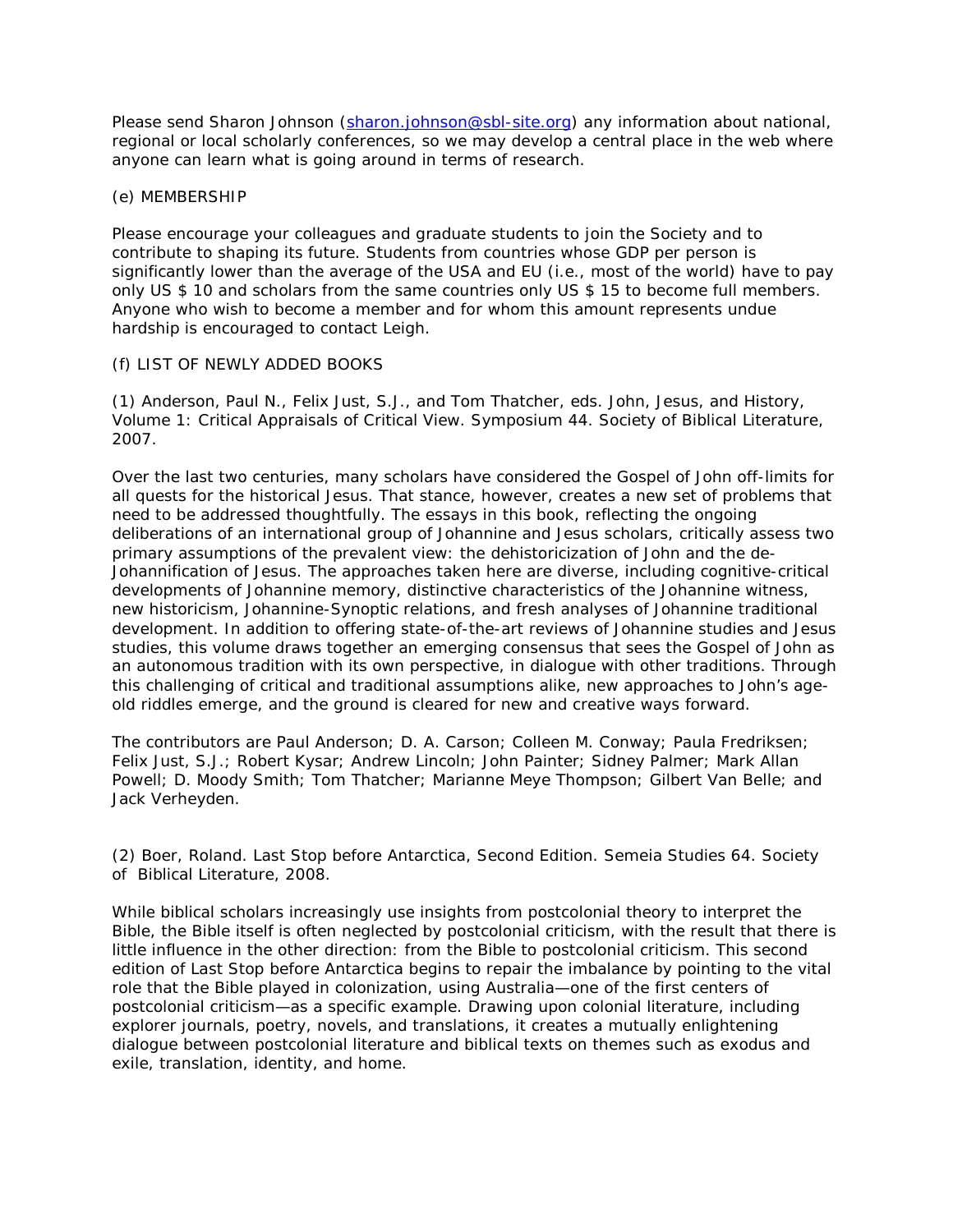(3) Eichhorn, Albert, translated by Jeffrey F. Cayzer. *The Lord's Supper in the New Testament: With an Introductory Essay by Hugo Gressmann* "Albert Eichhorn and the History of Religion School." History of Biblical Studies 1. Society of Biblical Literature, 2007.

This work, the inaugural volume in a new SBL series devoted to preserving and promoting seminal biblical scholarship from the nineteenth and early twentieth centuries, offers the first English translation of Albert Eichhorn's influential *Das Abendmahl im Neuen Testament*. Eichhorn's penetrating analysis of the Lord's Supper traditions in this work exemplifies the qualities for which he was so highly esteemed: the sure ability to distinguish layers of tradition within the text, the full appreciation of the role of early Christian worship in shaping the reports about Jesus' life, the forthright acknowledgement of the difficulty of ascertaining the original historical events, and the unflinching recognition of the influence of Near Eastern and Hellenistic religions upon Christian tradition, even in its earliest stages. To set Eichhorn himself in his historical and intellectual context, this volume also offers the first English translation of Hugo Gressmann's biographical essay: "Albert Eichhorn and the History of Religion School."

(4) Frood, Elizabeth. *Biographical Texts from Ramessid Egypt.* Writings from the Ancient World 26. Society of Biblical Literature, 2007.

The Ramessid period in Egypt (ca. 1290–1075 b.c.e.) corresponds to the Late Bronze Age, a time of great change both in Egypt and the Near East. This period of empire, dominated by the figure of Ramesses II, witnessed crucial developments in art, language, and religious display. *Biographical Texts from Ramessid Egypt* offers insights into these cultural transformations through the voices of forty-five priests, artists, civil officials, and military men who served under the kings of the Nineteenth and Twentieth Dynasties. Sixty-five biographical texts, which were inscribed in tombs, on statues and stelae in temples, and exceptionally on temple walls, give details of their careers and character. The metrically arranged translations are introduced by descriptions of the texts' monumental contexts and, where possible, summaries of the careers of their owners. The volume provides an introduction to the historical background of the Ramessid period, drawing together key themes and interpretive issues raised by the texts and their contexts. These include the representation of relationships to deities and the king, the thematization of the priestly life, and implications of changes in the texts' media, including new decorative programs of nonroyal tombs. This integration of text with context sheds light on the meaning of biographical writing in ancient Egypt as a whole.

(5) Greenspahn, Frederick E. *An Introduction to Aramaic, Corrected Second Edition.*  Resources for Biblical Study 46. Society of Biblical Literature, 2003.

*An Introduction to Aramaic* is a straightforward introduction to biblical Aramaic for beginning students who are already familiar with Hebrew. All Aramaic passages in the Old Testament are included, along with an introduction to other Aramaic texts, such as ancient inscriptions, Dead Sea Scrolls, rabbinic literature, and quotations in the New Testament. There are also paradigms, a complete glossary, and a list of resources for further study as well as practice exercises for each chapter. The second edition clarifies certain points in the first edition, updates the contents and provides an answer key.

(6) Eskenazi, Tamara Cohn, Gary A. Phillips, and David Jobling, eds. *Levinas and Biblical Studies.* Semeia Studies 43. Society of Biblical Literature, 2003.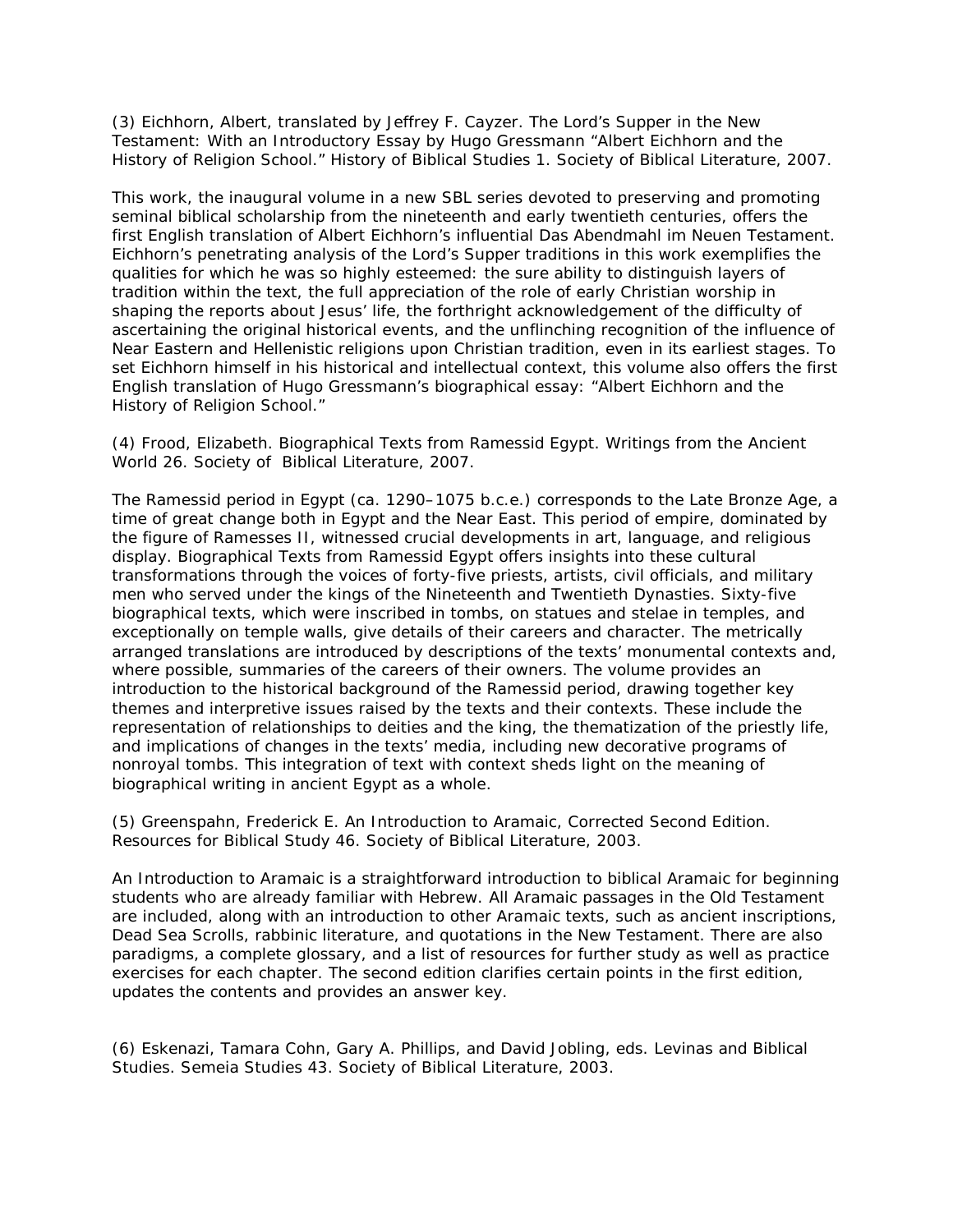The philosopher Emmanuel Levinas writes that "each act of listening carries the secret of the text; the voice of Revelation, in precisely the inflection lent by each person's ear, is necessary for the truth of the Whole." Levinas's interpretive insights have already had a profound impact on European thought, both in the realm of ethics and of hermeneutics. This volume is the first in English to show how his contribution can also transform the ways we read biblical texts. The essays collected here introduce Levinas to those not familiar with his work and exemplify how his approach to texts illumines new and significant possibilities for reading the Bible afresh.

(7) Rice, David G. and John E. Stambaugh. *Sources for the Study of Greek Religion.*  Resources for Biblical Study 14. Society of Biblical Literature, 1979.

This volume includes primary texts and documents in translation, illustrating the range of Greek religious beliefs and practices from Homer to Alexander the Great with the addition of relevant post-classical material. The sources are arranged in chapters devoted to the Olympian gods, heroes, public religion (including rural cults), private religion, mystery cults, and death and afterlife. Introductory notes place the selections in their context in Greek history and provide basic bibliography. The volume includes a glossary of technical terms, a general index, and an index of ancient sources cited.

(8) Sparks, James T. *The Chronicler's Genealogies: Towards an Understanding of 1 Chronicles 1–9.* Academia Biblica 28. Society of Biblical Literature, 2008.

The genealogies of 1 Chronicles 1–9 have typically been seen to have no internal consistency or purpose and little relation to the narrative portions of Chronicles. In contrast, this study shows that the genealogical section of the Chronicler's work is an ordered, wellstructured, unified whole. The Chronicler presents his genealogies chiastically, with the aim of the chiasm to uphold the cult and cultic officials as the center of the nation's life. The genealogies indicate that society is sent into exile because of the unfaithfulness of the people and their leaders. Only through the proper attention to the cult and its elements can atonement be made and the people possess their land.

(9) Roncace, Mark and Patrick Gray, eds. *Teaching the Bible through Popular Culture and the Arts.* Resources for Biblical Study 53. Society of Biblical Literature, 2007.

This resource enables biblical studies instructors to facilitate engaging classroom experiences by drawing on the arts and popular culture. It offers brief overviews of hundreds of easily accessible examples of art, film, literature, music, and other media and outlines strategies for incorporating them effectively and concisely in the classroom. Although designed primarily for college and seminary courses on the Bible, the ideas can easily be adapted for classes such as "Theology and Literature" or "Religion and Art" as well as for nonacademic settings. This compilation is an invaluable resource for anyone who teaches the Bible.

(10) Wade, Martha. *Consistency of Translation Techniques in the Tabernacle Accounts of Exodus in the Old Greek.* Septuagint and Cognate Studies 49. Society of Biblical Literature, 2003.